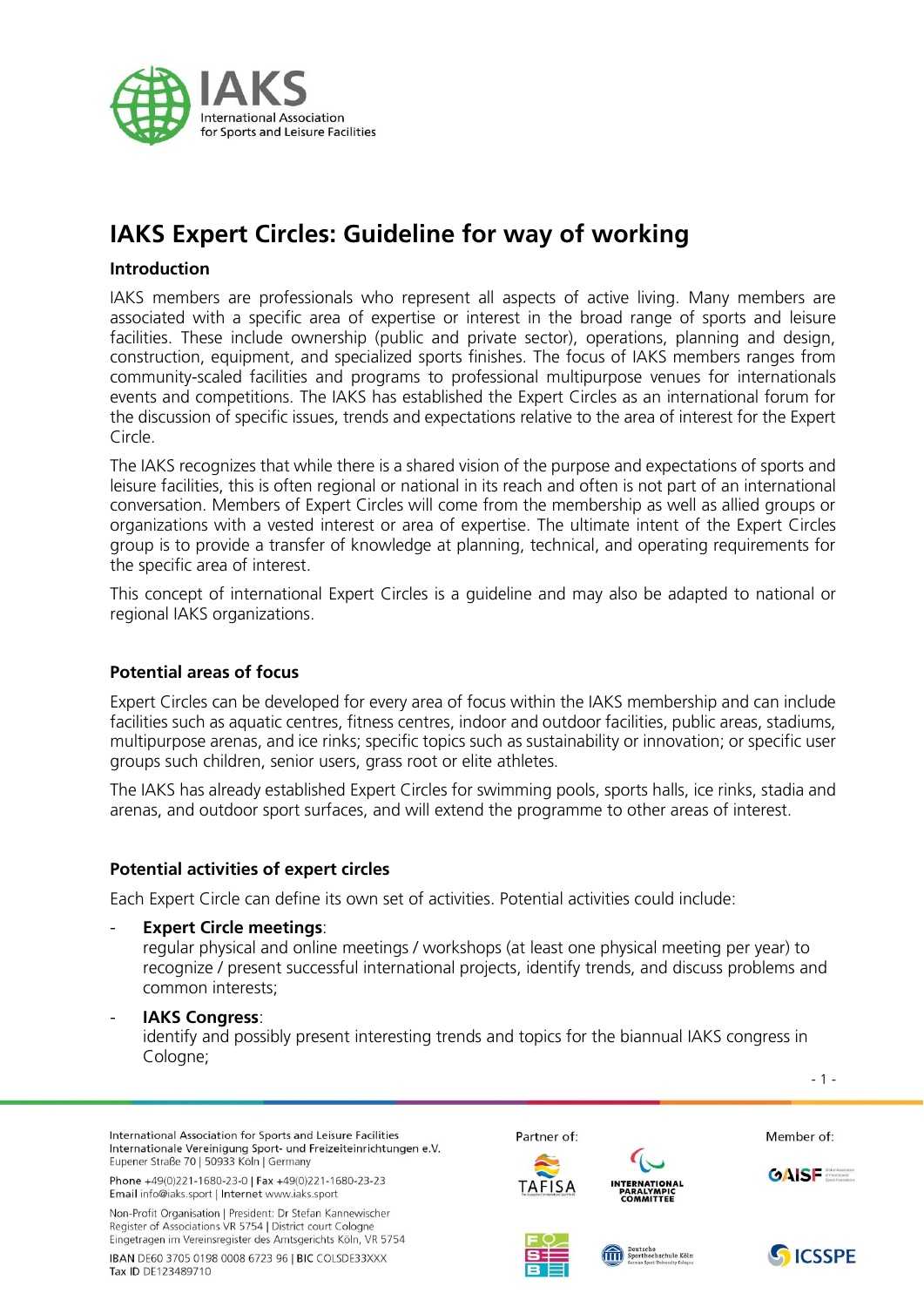

- **sb magazine**:

identify interesting facilities to be presented, write technical or management articles;

## - **IOC IPC IAKS Architecture Prizes:**

identify interesting projects for the competitions;

#### - **International events:**

set up international events for the focus area of the Expert Circle, e.g. international pool seminar;

#### - **National events**:

support national IAKS seminars with international experience / speakers;

#### **Expertise support for IAKS office:**

support the IAKS office in answering questions from members with specialized knowledge, in offering contacts for organizing study tours, etc.;

#### - **Subgroups:**

Expert Circles may create subgroups or working groups to discuss and investigate specific topics or questions within the range of their topics, and involve further experts to participate in this work.

## - **Further activities:**

Each expert circle can develop further activities on its own, e.g. developing whitepapers, guidelines, or library / body of reference material.

# **Expert Circle members**

Expert Circle members should have personal capacities in their respective field and be able to spend some time on the circle activities:

- Members of an Expert Circle should be recognized specialists in the facility type and who can significantly contribute to their group and the objective of transferring knowledge.
- Membership in an Expert Circle should generally be for IAKS members with consideration for invited non-members whose body-of-knowledge is noteworthy.
- Expert Circle members should be prepared to participate electronically in communication with other members between face-to-face meetings and take on responsibilities and tasks identified by the group.
- They should be able to communicate in English.

# **Expert circle leaders**

Each Expert Circle requires a leader or a team of leaders. The tasks for the leader(s) include:

- organizing group meetings;
- agenda setting;
- coordinate group activities;
- maintaining ongoing communication within the group;
- inviting specialists from other organizations like IFs or operators' associations to join;
- ensuring a balanced and diverse composition of the group.